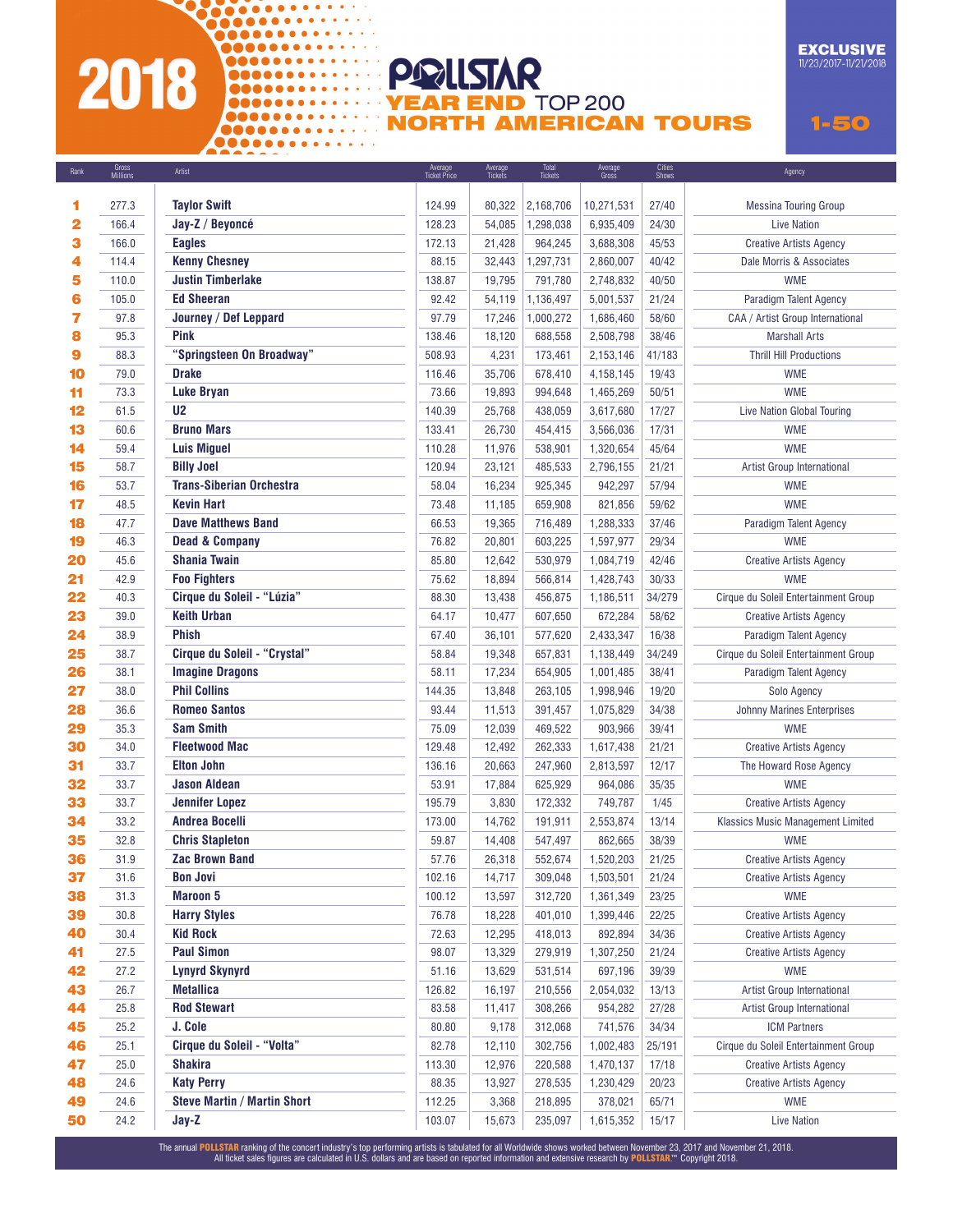# 2018

............

00000000000000 **ODOOOOOOOOOOOOOO** 

**000000000000000** 

**EXCLUSIVE**  $11/23/2017 - 11/21/2018$ 

**YEAR END TOP 200 NORTH AMERICAN TOURS** 

Average

51-100

| Kank     | Millions     | Artist                                                      | Ticket Price   | Tickets | Tickets            | Gross              | Shows          | Agency                                                     |
|----------|--------------|-------------------------------------------------------------|----------------|---------|--------------------|--------------------|----------------|------------------------------------------------------------|
|          |              |                                                             |                |         |                    |                    |                |                                                            |
| 51<br>52 | 23.8         | <b>Pearl Jam</b>                                            | 89.35          | 66,550  | 266,198            | 5,946,451          | 4/7            | <b>WME</b>                                                 |
| 53       | 22.3         | <b>Panic! At The Disco</b>                                  | 59.64          | 12,871  | 373,257            | 767,592            | 29/29          | <b>Creative Artists Agency</b>                             |
| 54       | 21.8<br>21.6 | <b>Cirque du Soleil - "Corteo"</b><br><b>Ozuna</b>          | 63.48<br>75.55 | 14,320  | 343,683<br>286,824 | 908,976            | 24/156         | Cirque du Soleil Entertainment Group                       |
| 55       | 21.5         | <b>Sebastian Maniscalco</b>                                 | 80.78          | 11,032  | 266,244            | 833,484            | 26/27          | Saavedra Booking<br><b>United Talent Agency</b>            |
| 56       | 21.3         | Tim McGraw / Faith Hill                                     | 77.80          | 6,656   | 273,952            | 537,671            | 40/82          |                                                            |
| 57       | 21.8         | <b>James Taylor</b>                                         | 90.17          | 10,146  | 235,807            | 789,394            | 27/28          | <b>Creative Artists Agency</b>                             |
| 58       | 21.1         |                                                             | 79.41          | 9,825   |                    | 885,958            | 24/25<br>36/38 | <b>Creative Artists Agency</b>                             |
| 59       |              | <b>The Smashing Pumpkins</b><br><b>Jeff Dunham</b>          |                | 7,377   | 265,584<br>422,614 | 585,801            | 66/68          | Artist Group International                                 |
| 60       | 21.0<br>20.9 | <b>Post Malone</b>                                          | 49.58<br>59.99 | 6,403   | 347,851            | 317,503            |                | <b>United Talent Agency</b><br><b>United Talent Agency</b> |
| 61       | 20.5         | <b>Bad Bunny</b>                                            | 69.70          | 12,423  | 293,623            | 745,280<br>524,783 | 28/30<br>39/43 |                                                            |
| 62       |              | <b>Thomas Rhett</b>                                         |                | 7,529   | 300,839            |                    | 31/32          | <b>Cardenas Marketing Network</b><br><b>WME</b>            |
| 63       | 19.9         |                                                             | 66.11          | 9,704   |                    | 641,574            |                |                                                            |
| 64       | 19.8         | <b>Jerry Seinfeld</b>                                       | 100.61         | 3,576   | 196,706            | 359,829            | 55/73          | <b>ICM Partners</b>                                        |
| 65       | 19.4         | "Vans Warped Tour"                                          | 35.77          | 14,287  | 542,908            | 511,062            | 38/38          | <b>Creative Artists Agency</b>                             |
| 66       | 19.0         | <b>The Killers</b>                                          | 57.53          | 13,227  | 330,675            | 760,923            | 25/27          | <b>WME</b>                                                 |
| 67       | 18.9         | "The Illusionists"                                          | 59.80          | 4,216   | 316,209            | 252,121            | 75/189         | <b>WME</b>                                                 |
| 68       | 18.8         | <b>Steely Dan / Doobie Brothers</b>                         | 61.90          | 8,004   | 304,170            | 495,473            | 38/38          | <b>Creative Artists Agency</b>                             |
| 69       | 18.6         | <b>Depeche Mode</b>                                         | 76.71          | 24,257  | 242,565            | 1,860,796          | 10/11          | <b>WME</b>                                                 |
| 70       | 18.2         | <b>Lady Gaga</b>                                            | 118.29         | 14,012  | 154,134            | 1,657,461          | 11/11          | <b>Creative Artists Agency</b>                             |
|          | 18.0         | <b>David Byrne</b>                                          | 73.07          | 3,371   | 246,055            | 246,288            | 73/81          | <b>WME</b>                                                 |
| 71       | 17.8         | <b>Demi Lovato</b>                                          | 75.13          | 11,863  | 237,269            | 891,244            | 20/20          | <b>Creative Artists Agency</b>                             |
| 72       | 17.3         | <b>Jimmy Buffett</b>                                        | 97.10          | 13,714  | 178,283            | 1,331,633          | 13/13          | The Howard Rose Agency                                     |
| 73       | 17.0         | <b>George Strait</b>                                        | 141.45         | 30.129  | 120,516            | 4,261,825          | 4/7            | The Erv Woolsey Agency                                     |
| 74       | 16.8         | <b>Pentatonix</b>                                           | 39.48          | 8,970   | 403,828            | 354,153            | 46/54          | <b>Creative Artists Agency</b>                             |
| 75       | 16.6         | <b>Maluma</b>                                               | 85.17          | 9,264   | 194,552            | 789,080            | 21/22          | <b>Creative Artists Agency</b>                             |
| 76       | 16.6         | <b>Jeff Lynne's ELO</b>                                     | 115.57         | 15,928  | 143,348            | 1,840,710          | 9/11           | <b>Creative Artists Agency</b>                             |
| 77       | 16.3         | <b>Jim Gaffigan</b>                                         | 55.52          | 5,335   | 293,443            | 296,236            | 55/71          | <b>United Talent Agency</b>                                |
| 78       | 16.2         | <b>Ozzy Osbourne</b>                                        | 61.33          | 15,494  | 263,398            | 950,324            | 17/17          | <b>Creative Artists Agency</b>                             |
| 79       | 16.1         | <b>Willie Nelson</b>                                        | 66.81          | 5,123   | 240,767            | 342,229            | 47/50          | <b>Creative Artists Agency</b>                             |
| 80<br>81 | 15.8         | "Marvel Universe Live!"                                     | 37.43          | 30,106  | 421,485            | 1,126,771          | 14/95          | <b>Feld Entertainment</b>                                  |
| 82       | 15.6         | Five Finger Death Punch / Breaking Benjamin                 | 36.97          | 11,413  | 422,268            | 421,980            | 37/37          | <b>WME</b>                                                 |
| 83       | 15.5         | <b>Lana Del Rey</b>                                         | 75.02          | 8,960   | 206,075            | 672,153            | 23/23          | <b>Creative Artists Agency</b>                             |
| 84       | 14.8         | <b>Chris Brown</b>                                          | 43.90          | 14,027  | 336,646            | 615,820            | 24/24          | <b>Chris Brown Entertainment</b>                           |
| 85       | 14.4         | <b>Backstreet Boys</b>                                      | 138.37         | 3,460   | 103,813            | 478,834            | 1/30           | <b>WME</b>                                                 |
| 86       | 14.2         | Gloria Trevi / Alejandra Guzman                             | 62.74          | 9,070   | 226,756            | 569,049            | 25/28          | The Sixth House                                            |
|          | 14.1         | <b>Britney Spears</b>                                       | 219.82         | 8,018   | 64,140             | 1,762,406          | 8/17           | <b>Creative Artists Agency</b>                             |
| 87<br>88 | 14.0         | <b>Miranda Lambert</b>                                      | 58.47          | 9,972   | 239,327            | 583,099            | 24/24          | <b>WME</b>                                                 |
| 89       | 14.0         | <b>Blake Shelton</b>                                        | 78.17          | 12,758  | 178,612            | 997,285            | 14/14          | <b>Messina Touring Group</b>                               |
| 90       | 13.7         | <b>Radiohead</b><br>Banda Sinaloense MS de Sergio Lizarraga | 80.52          | 21,291  | 170,328            | 1,714,338          | 8/13           | <b>Creative Artists Agency</b>                             |
| 91       | 13.6         |                                                             | 76.03          | 9,959   | 179,260            | 757,202            | 18/22          | <b>Banda MS</b>                                            |
| 92       | 13.2         | <b>Niall Horan</b><br>"Paw Patrol Live!"                    | 48.60          | 7,329   | 271,177            | 356,182            | 37/40          | <b>Creative Artists Agency</b>                             |
| 93       | 13.1         |                                                             | 44.49          | 8,685   | 295,303            | 386,398            | 34/139         | <b>VStar Entertainment Group</b>                           |
| 94       | 13.1         | "TDE: The Championship Tour" / Kendrick Lamar               | 65.76          | 14,249  | 199,480            | 936,985            | 14/15          | <b>WME</b>                                                 |
| 95       | 12.9         | Godsmack / Shinedown                                        | 37.65          | 9,803   | 343,090            | 369,057            | 35/35          | <b>WME</b>                                                 |
| 96       | 12.8         | <b>The Tenderloins</b>                                      | 59.21          | 5,697   | 216,497            | 337,316            | 38/50          | <b>United Talent Agency</b>                                |
| 97       | 12.6         | <b>Timbiriche</b>                                           | 71.29          | 8,426   | 176,947            | 600,673            | 21/27          | Seitrack US                                                |
| 98       | 12.6         | <b>Katt Williams</b>                                        | 71.13          | 7,373   | 176,941            | 524,404            | 24/27          | <b>ICM Partners</b>                                        |
| 99       | 12.6         | <b>Gabriel Iglesias</b>                                     | 60.24          | 4,093   | 208,768            | 246,609            | 51/70          | <b>Creative Artists Agency</b>                             |
|          | 12.5         | "Lit AF Tour" / Martin Lawrence                             | 63.85          | 10,341  | 196,477            | 660,315            | 19/20          | <b>ICM Partners</b>                                        |
| 100      | 12.4         | <b>Cirque Du Soleil "Sep7imo Dia"</b>                       | 397.96         | 5,212   | 31,271             | 2,074,124          | 6/42           | Cirque du Soleil Entertainment Group                       |

PRILSTAR

 $A$ 

Total

The annual POLLSTAR ranking of the concert industry's top performing artists is tabulated for all Worldwide shows worked between November 23, 2017 and November 21, 2018.<br>All ticket sales figures are calculated in U.S. doll